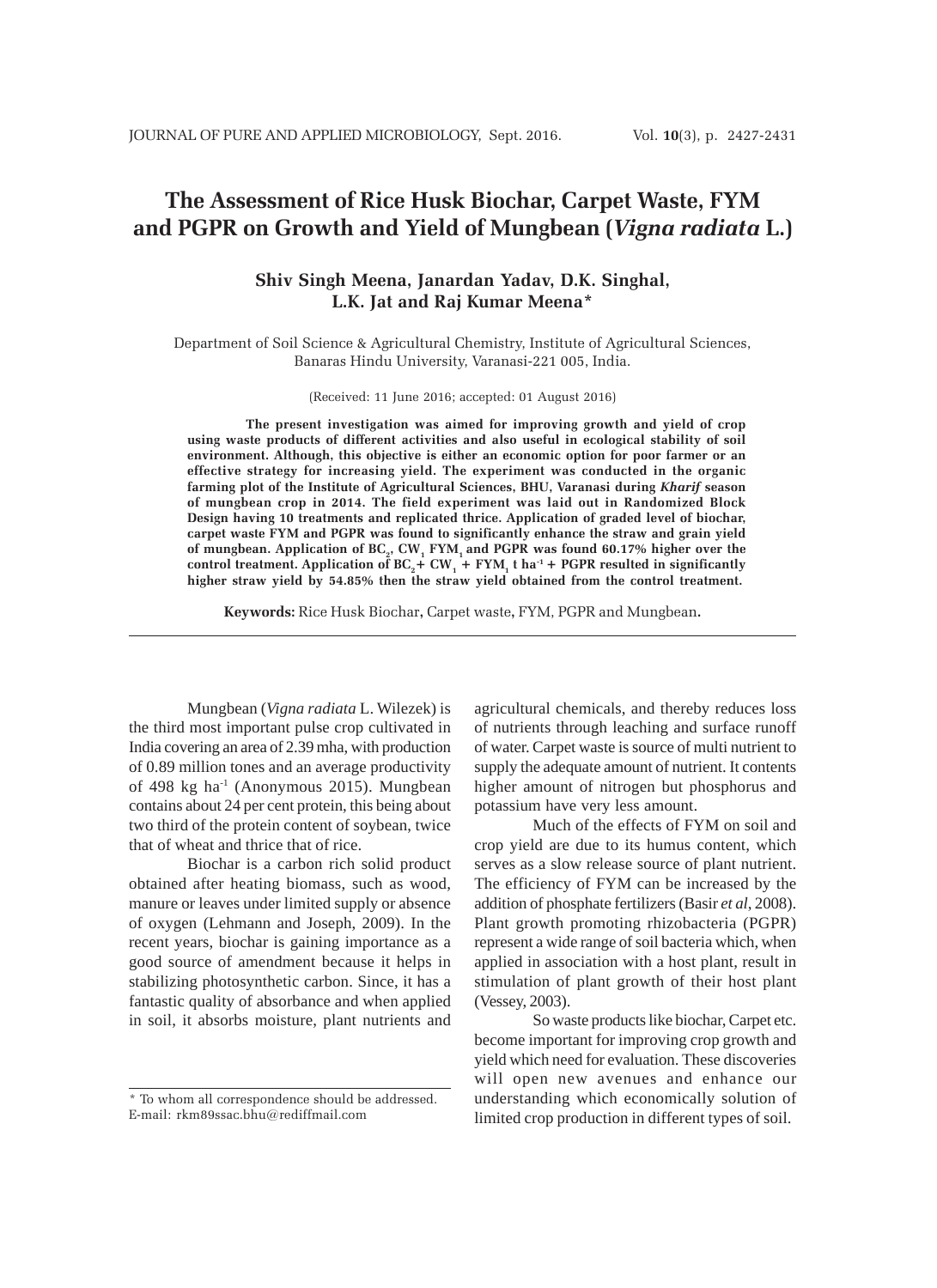## **MATERIALS AND METHODS**

The experiment was carried out at the Research Farm, Institute of Agricultural Sciences, Banaras Hindu University and Varanasi. Three replications of each treatment were maintained in the experiment. So there were 27 experimental plots along with three control plots (without any treatment). The experiment was conducted in Randomized Block Design. To determine the initial physico-chemical properties of soil representative soil samples were collected from five different places before conducting the experiment from the depth of 0-20 cm. The soil belongs to sandy clay loam texture class. The soil had a pH of 7.42, EC 0.170 dSm-1and organic carbon 0.45%. The initial soil was low in available N 258.55 kg ha<sup>-1</sup>, medium in available  $P_2O_5$  14.27 kg ha<sup>-1</sup> and medium in available  $K_2$ O 223.45 kg ha<sup>-1</sup>.

## **RESULTS AND DISCUSSION**

## **Effect on number of nodule per plant**

The data pertaining to effect of biochar and PGPR on number of nodules per plant are presented in table 1. It evident from the table that no. of nodule per plant varied from 18.33 to 40. It was higher in treatment  $T_{10} (BC_2 + CW_1 + FYM_1)$ ha<sup>-1</sup> + PGPR) followed by  $T_9(BC_1 + CW_1 + FYM_1$  t  $ha<sup>-1</sup> + PGPR$ ). Significant differences were found between the treatments after application of PGPR in the plot. The maximum no. of nodule per plant (45) was recorded in the treatment  $T_{10} (BC_2 + CW_1 +$  $\text{FYM}_1$  t ha<sup>-1</sup> + PGPR) which was 36.37% higher than treatment  $T_5$  (BC<sub>2</sub>+ CW<sub>1</sub> + FYM<sub>1</sub> t ha<sup>-1</sup>). The treatment  $T_7$  (BC<sub>1</sub>+ CW<sub>1</sub> t ha<sup>-1</sup> + PGPR) was found 27 no. of nodule per plant which was 19.10% higher over the  $T_2$  (BC<sub>1</sub>+ CW<sub>1</sub> t ha<sup>-1</sup>) and treatment  $T_6$ (PGPR) was found 29.13% higher over the  $T_1$ (control). However, the treatment  $T_2 (BC_1 + CW_1)$ ha<sup>-1</sup>),  $T_3$  (BC<sub>2</sub>+ CW<sub>1</sub> t ha<sup>-1</sup>) and  $T_9$  (BC<sub>1</sub>+ CW<sub>1</sub> +  $\text{FYM}_1$  t ha<sup>-1</sup> + PGPR),  $\text{T}_{10}(\text{BC}_2 + \text{CW}_1 + \text{FYM}_1$  t ha<sup>-1</sup> + PGPR) were found statically at par to each other. Hamaoui *et al.* (2001) also reported that inoculation with PGPR significantly enhance nodulation by native *Rhizobia* in chickpea and faba bean. According to Verma *et al.,* (2010) and Petersen *et al.,* (1996), some PGPR strains from a range of genera, enhance legume growth, nodulation and nitrogen fixation when inoculation of *rhizobia*.

Similar result were obtained by Nishijima *et al*., (1988) who reported that inoculation of legumes with root colonizing bacteria (PGPR) and *Rhizobium* affect symbiotic nitrogen fixation by enhancing root nodule number or mass. **Effect on chlorophyll content**

## Chlorophyll content (SPAD value) in leaf significantly influenced at flowering stage with the application of biochar, carpet waste, FYM and PGPR (table 2). The maximum chlorophyll content (56.50) in leaf was found in treatment  $T_{10}$  (BC<sub>2</sub>+ CW<sub>1</sub> +  $FYM_1$  t ha<sup>-1</sup> + PGPR) followed by  $T_9$  (BC<sub>1</sub>+ CW<sub>1</sub> +  $FYM_1$  t ha<sup>-1</sup> + PGPR). The minimum chlorophyll content (38.77) was found in treatment  $T_1$  (control). The application of biochar and carpet waste in treatment  $T_2(BC_1 \& CWI)$  increase chlorophyll content 9.62% over the Control, while  $T_6$  (PGPR) increased 15.88%, and  $T_{10}$  (BC<sub>2</sub>+ CW<sub>1</sub> + FYM<sub>1</sub> t ha  $1 + PGPR$ ) increased 45.73%. However, the treatment  $T_2$  (BC<sub>1</sub>+ CW<sub>1</sub> t ha<sup>-1</sup>),  $T_3$  (BC<sub>2</sub>+ CW<sub>1</sub> t ha<sup>-1</sup>) and  $T_9$  $(BC_1 + CW_1 + FYM_1$  t ha<sup>-1</sup> + PGPR),  $T_{10}$  (BC<sub>2</sub> + CW<sub>1</sub> +  $FYM<sub>1</sub>$  t ha<sup>-1</sup> + PGPR) were found statically at par to each other.

#### **Effect on fresh weight of plants**

A critical perusal of the data presented in Table **2** and revealed that a significant increase was found in fresh weight at 45 DAS with the

Details of treatments followed in the plot

| Treatments      | Details of treatments                                       |
|-----------------|-------------------------------------------------------------|
| $T_{1}$         | Control                                                     |
| $T_{2}$         | Biochar + carpet waste $(1+1)$ ha <sup>-1</sup>             |
| $\rm T_{_3}$    | Biochar + carpet waste $(2+1)$ ha <sup>-1</sup>             |
| $T_{4}$         | $Biochar + carpet waste +$                                  |
|                 | FYM $(1+1+1)$ ha <sup>-1</sup>                              |
| $T_{5}$         | Biochar + carpet waste +                                    |
|                 | FYM $(2+1+1)$ ha <sup>-1</sup>                              |
| $T_{6}$         | <b>PGPR</b>                                                 |
| $T_{7}$         | Biochar + carpet waste $(1+1)$ ha <sup>-1</sup><br>$+$ PGPR |
| $T_{\rm g}$     | Biochar + carpet waste                                      |
|                 | $(2+1 t)$ ha <sup>-1</sup> + PGPR                           |
| $T_{\rm q}$     | Biochar + carpet waste+ FYM                                 |
|                 | $(1+1+1)$ ha <sup>-1</sup> + PGPR                           |
| $\rm T_{_{10}}$ | $Biochar + carpet waste + FYM$                              |
|                 | $(2+1+1)$ ha <sup>-1</sup> + PGPR                           |

PGPR: Plant Growth Promoting Rhizobacteria (*Rhizobiutn* + *Azotobacter chroococcum* HUAZ-1 +*Pseudomonas fluoreseans* BHUPSB-06 + *Paenibacillus polymyxa* BHUPSB-16)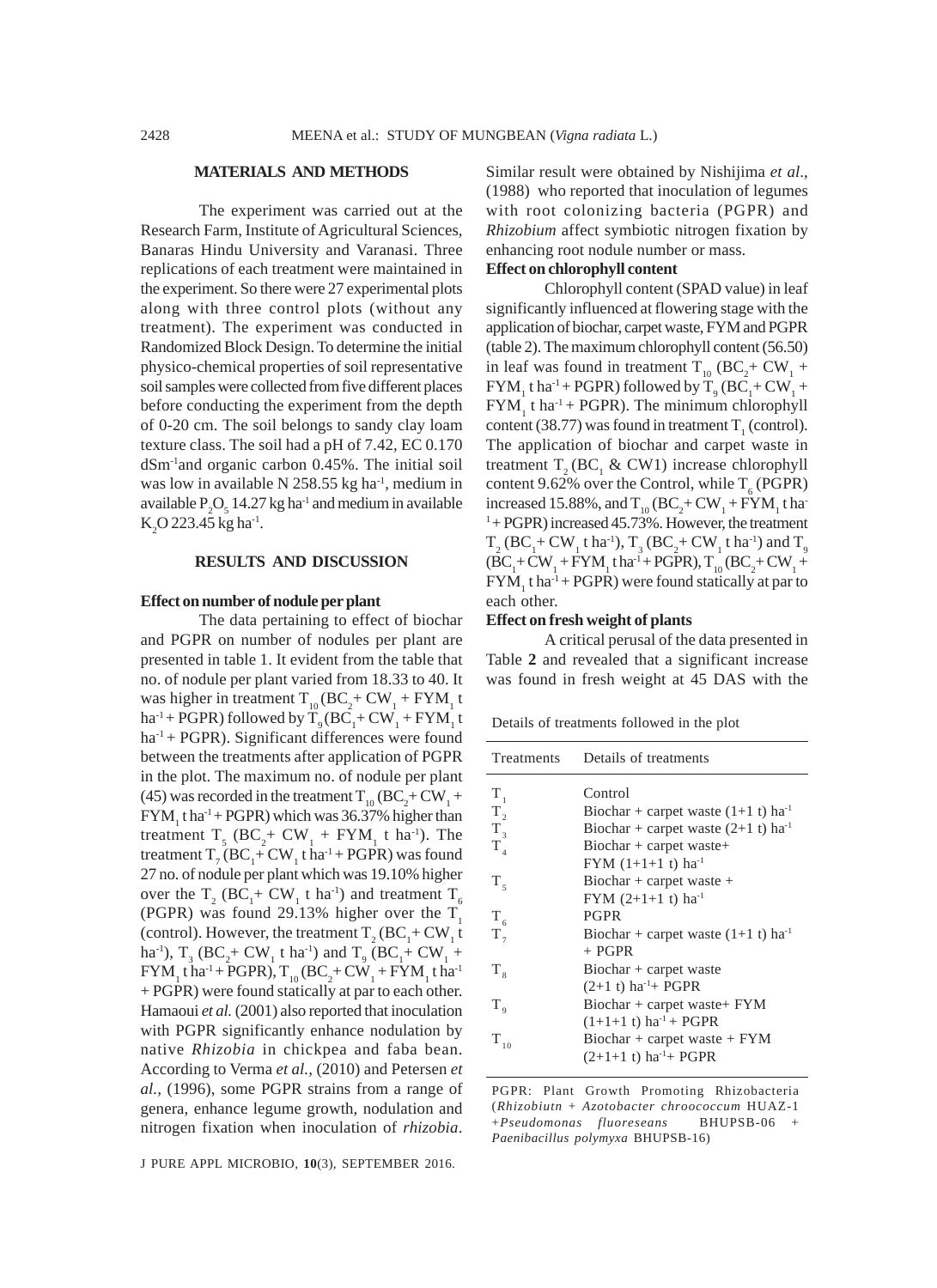application of BC, CW FYM & PGPR. Application of PGPR and different dose of biochar resulted significant increase in fresh weight (45 DAS). The maximum fresh weight (122.67 g) was noted in  $T_{10}$  $(BC<sub>2</sub>+ CW<sub>1</sub> + FYM<sub>1</sub> t ha<sup>-1</sup> + PGPR)$  and minimum fresh weight (76.33 g) in  $T_1$  (control) at 45 DAS. The application of biochar and carpet waste in treatment  $T_2 (BC_1 + CW_1$  tha<sup>-1</sup>) increase fresh weight over 17.47% the control while  $T_6$  (PGPR) increased 28.82%,  $T_4$  (BC<sub>1</sub>+ CW<sub>1</sub> + FYM<sub>1</sub> t ha<sup>-1</sup>) increased 34.94% and  $T_{10} (BC_2 + CW_1 + FYM_1)$  tha<sup>-1</sup> + PGPR)

increased 60.71%. However, the treatment  $T_2(BC_1 +$  $CW_1$  t ha<sup>-1</sup>),  $T_3$  (BC<sub>2</sub>+ CW<sub>1</sub> t ha<sup>-1</sup>) and  $T_9$ (BC<sub>1</sub>+ CW<sub>1</sub> +  $\text{FYM}_1$  t ha<sup>-1</sup> + PGPR) and T<sub>10</sub> (BC<sub>2</sub>+ CW<sub>1</sub> + FYM<sub>1</sub>  $t$  ha<sup>-1</sup> + PGPR) were found statically at par to each other. PGPR have also been reported to promote plant growth by reducing population of root colonizing phytopathogens (Sindhu *et al*., 1999, Weller, 2007). Malik *et al*., (2014) found that Mungbean yield (number of pods, grain and biological yield i.e. fruit + stem) increased by the addition of *Rhizobium* inoculation.

**Table 1.** Effect of biochar, carpet waste, FYM and PGPR consortium chlorophyll content of mungbean at flowering stage (45 DAS)

|               | Treatments                                      | chlorophyll contain plant <sup>-1</sup><br>at flowering stage (45 DAS) | Nodule number $plan1$<br>at flowering stage (45 DAS) |
|---------------|-------------------------------------------------|------------------------------------------------------------------------|------------------------------------------------------|
| T,            | Control                                         | 38.77                                                                  | 18.33                                                |
| $T_{2}$       | $BC_1 + CW_1$ t ha <sup>-1</sup>                | 42.50                                                                  | 22.67                                                |
| $T_{\tiny 3}$ | $BC_2 + CW_1$ t ha <sup>-1</sup>                | 44.57                                                                  | 23.00                                                |
| $T_{\rm A}$   | $BC_1 + CW_1 + FYM_1$ t ha <sup>-1</sup>        | 48.23                                                                  | 27.67                                                |
| $T_{\zeta}$   | $BC_2 + CW_1 + FYM_1$ t ha <sup>-1</sup>        | 50.23                                                                  | 29.33                                                |
| $T_{6}$       | PGPR                                            | 44.93                                                                  | 23.67                                                |
| $T_{7}$       | $BC_1 + CW_1$ t ha <sup>-1</sup> + PGPR         | 46.50                                                                  | 27.00                                                |
| $T_{\rm s}$   | $BC_2 + CW_1$ t ha <sup>-1</sup> + PGPR         | 48.13                                                                  | 30.33                                                |
| $T_{\rm q}$   | $BC_1 + CW_1 + FYM_1$ t ha <sup>-1</sup> + PGPR | 54.07                                                                  | 37.67                                                |
| $T_{10}$      | $BC_2 + CW_1 + FYM_1$ t ha <sup>-1</sup> + PGPR | 56.50                                                                  | 40.00                                                |
|               | SEm <sub>±</sub>                                | 1.93                                                                   | 1.47                                                 |
|               | $CD$ at 5%                                      | 5.59                                                                   | 4.26                                                 |

**Table 2.** Effect of biochar, carpet waste, FYM and PGPR consortium on plant-1 fresh weight and dry weight of mungbean at flowering stage (45 DAS)

|                | Weight plant <sup>-1</sup><br>Treatments             |             |        |  |
|----------------|------------------------------------------------------|-------------|--------|--|
|                |                                                      | Fresh $(g)$ | Dry(g) |  |
| $T_{1}$        | Control                                              | 76.33       | 15.17  |  |
| $T_{2}$        | $BC_1 + CW_1$ tha <sup>-1</sup>                      | 89.67       | 18.87  |  |
| $T_{3}$        | $BC_2 + CW_1$ t ha <sup>-1</sup>                     | 94.67       | 19.90  |  |
| $T_{4}$        | $BC_1 + CW_1 + FYM_1$ t ha <sup>-1</sup>             | 103.00      | 22.93  |  |
| T <sub>5</sub> | $BC_2 + CW_1 + FYM_1$ t ha <sup>-1</sup>             | 106.33      | 23.97  |  |
| $T_{6}$        | <b>PGPR</b>                                          | 98.33       | 20.33  |  |
| $T_{7}$        | $BC_1 + CW_1$ t ha <sup>-1</sup> + PGPR              | 105.33      | 22.90  |  |
| $T_{8}$        | $BC_{2}$ + CW <sub>1</sub> t ha <sup>-1</sup> + PGPR | 109.67      | 23.77  |  |
| $T_{q}$        | $BC_1 + CW_1 + FYM_1$ t ha <sup>-1</sup> + PGPR      | 119.33      | 26.47  |  |
| $T_{10}$       | $BC_2 + CW_1 + FYM_1$ t ha <sup>-1</sup> + PGPR      | 122.67      | 27.63  |  |
|                | <b>SEm</b> ±                                         | 4.696       | 1.178  |  |
|                | $CD$ at 5%                                           | 13.582      | 3.407  |  |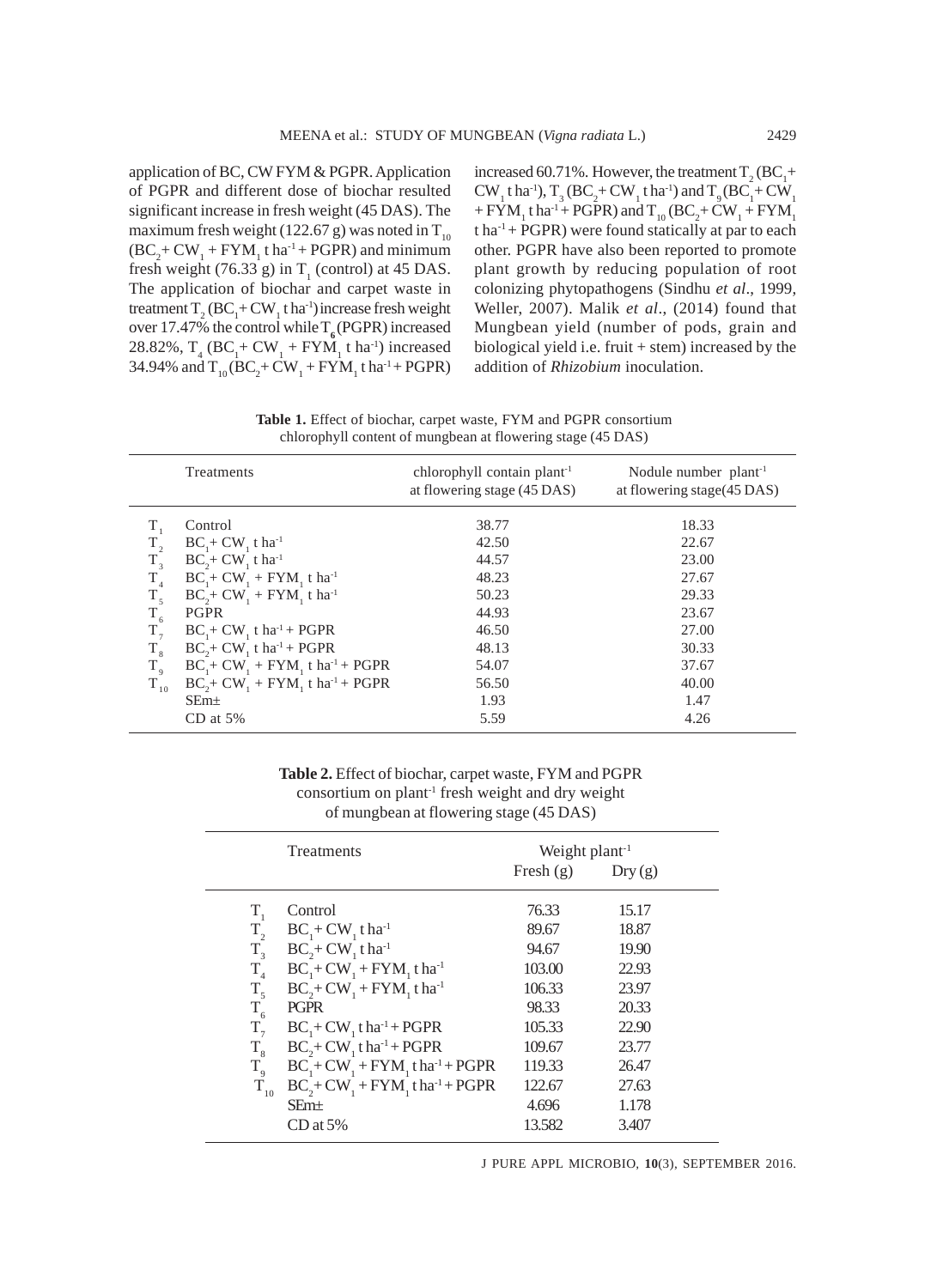|                         | Treatment                                       | Grain yield<br>$q$ ha <sup>-1</sup> | straw yield<br>$q$ ha <sup>-1</sup> |
|-------------------------|-------------------------------------------------|-------------------------------------|-------------------------------------|
| Τ,                      | Control                                         | 9.09                                | 40.00                               |
| $T_{2}$                 | $BC_1 + CW_1$ t ha <sup>-1</sup>                | 9.72                                | 44.33                               |
| $T_{3}$                 | $BC_2 + CW_1$ t ha <sup>-1</sup>                | 9.94                                | 46.67                               |
| $T_{4}$                 | $BC_1 + CW_1 + FYM_1$ t ha <sup>-1</sup>        | 10.53                               | 54.44                               |
| $T_{5}$                 | $BC_2 + CW_1 + FYM_1$ t ha <sup>-1</sup>        | 10.83                               | 56.78                               |
| $T_{6}$                 | PGPR                                            | 10.58                               | 45.00                               |
| $T_{7}$                 | $BC_1 + CW_1$ t ha <sup>-1</sup> + PGPR         | 11.19                               | 48.70                               |
| $T_{8}$                 | $BC_2 + CW_1$ t ha <sup>-1</sup> + PGPR         | 12.19                               | 51.45                               |
| $T_{\rm g}$             | $BC_1 + CW_1 + FYM_1$ t ha <sup>-1</sup> + PGPR | 14.14                               | 58.81                               |
| $\tilde{\rm T}_{_{10}}$ | $BC_2 + CW_1 + FYM_1$ t ha <sup>-1</sup> + PGPR | 14.56                               | 61.94                               |
| SEm <sub>±</sub>        | 0.552                                           | 1.484                               |                                     |
| $CD$ at $5\%$           | 1.597                                           | 4.293                               |                                     |

**Table 3.** Effect of biochar, carpet waste, FYM and PGPR consortium grain and straw yield of mungbean

## **Effect on dry weight of plants**

Application of different BC, CW FYM & PGPR treatments showed a significant impact on dry weight of plants at 45 DAS which was varied from 15.17 to 27.63 g (table 2). Application of PGPR and different dose of biochar resulted significant increase dry weight (45 DAS). The maximum dry weight (27.63 g) was noted in  $T_{10} (BC_2 + CW_1 +$  $FYM_1$  t ha<sup>-1</sup> + PGPR) and minimum dry weight  $(15.17g)$  in T<sub>1</sub> (control) at 45 DAS. The application of biochar and carpet waste in treatment  $T_2 (BC_1 +$  $CW_1$  t ha<sup>-1</sup>) increase dry weight over 24.39% the control while  $T_6$  (PGPR) increased 34.01%,  $T_4$  (BC<sub>1</sub>+  $CW_1 + FYM_1$  tha<sup>-1</sup>) increased 51.15% and  $T_{10} (BC_2,$ CW1  $\text{FYM}_1$  & PGPR) increased 82.13%. However, the treatment  $T_2 (BC_1 + CW_1 \text{ t} \text{ ha}^{-1}), T_3 (BC_2 + CW_1 \text{ t}$ ha<sup>-1</sup>) and  $T_9$  (BC<sub>1</sub>+ CW<sub>1</sub> + FYM<sub>1</sub> t ha<sup>-1</sup> + PGPR),  $T_{10}$  $(BC<sub>2</sub>+ CW<sub>1</sub> + FYM<sub>1</sub> t ha<sup>-1</sup> + PGPR)$  were found statically at par to each other. Findings of Malik *et al*., (2014) supported such results.

## **Effect on grain yield of plants at harvest**

Grain yield of mungbean significantly increased with the application of graded level BC, CW, FYM& PGPR (table 3). The maximum grain yield  $(14.56$  q ha<sup>-1</sup>) was recorded in the treatment  $T_{10}$  (BC<sub>2</sub>+ CW<sub>1</sub> + FYM<sub>1</sub> t ha<sup>-1</sup> + PGPR) which were 34.44% higher than treatment  $T_5 (BC_2 + CW_1 + FYM_1)$ t ha<sup>-1</sup>). The treatment  $T_{10}$  (BC<sub>2</sub>+ CW<sub>1</sub> + FYM<sub>1</sub> t ha<sup>-1</sup> + PGPR) was found 60.17% higher over the treatment T<sub>1</sub> (control). The treatment T<sub>7</sub> (BC<sub>1</sub>+ CW<sub>1</sub> t ha<sup>-1</sup> + PGPR) was found 11.19 q ha<sup>-1</sup> grain yield

J PURE APPL MICROBIO*,* **10**(3), SEPTEMBER 2016.

which was 15.12% higher over the  $T_2 (BC_1 + CW_1)$ t ha<sup>-1</sup>) and treatment T<sub>6</sub> (PGPR) was found 16.39% higher over the  $T_1$  (control). %. However, the treatment  $T_2 (BC_1 + CW_1 \text{ t} \text{ ha}^{-1}), T_3 (BC_2 + CW_1 \text{ t} \text{ ha}^{-1})$ <sup>1</sup>) and  $T_9$  (BC<sub>1</sub>+ CW<sub>1</sub> + FYM<sub>1</sub> t ha<sup>-1</sup> + PGPR),  $T_{10}$  $(BC<sub>2</sub>+ CW<sub>1</sub> + FYM<sub>1</sub> t ha<sup>-1</sup> + PGPR)$  were found statically at par to each other.

Ronden *et al*., (2007) reported that bean yield increased by 46% and biomass production by 39% over the control at 60g biochar per kg soil. Similar results were obtained by Hazarika *et al.,* (2000) who inoculated *V. radiata* with *Glomus mosseae, G. fasciculatum* or *Rhizobium,* or *Rhizobium* combined with either of the two *Glomus spp*., before sowing. All treatments significantly stimulated the growth and straw yield of *V. radiata*. Javaid *et al.,* (2010) reported that FYM, plants coinoculated with *B. japonicum* and EM exhibited highest and significantly greater shoot biomass, and number and biomass of pods as compared to all other treatments. The present study concludes that soybean yield can be significantly enhanced by the application of *B. japonicum* and EM in farmyard manure amendment.

## **Effect on straw yield of plants at harvest**

Application of  $BC2+ CW_1 + FYM_1$  t ha<sup>-1</sup> + PGPR resulted in significantly higher straw yield by 54.85% then the straw yield obtained from the control treatment (Table 3). The maximum straw yield (61.94q ha-1) was recorded in the treatment  $T_{10}$  (BC<sub>2</sub>+ CW<sub>1</sub> + FYM<sub>1</sub> t ha<sup>-1</sup> + PGPR) which were